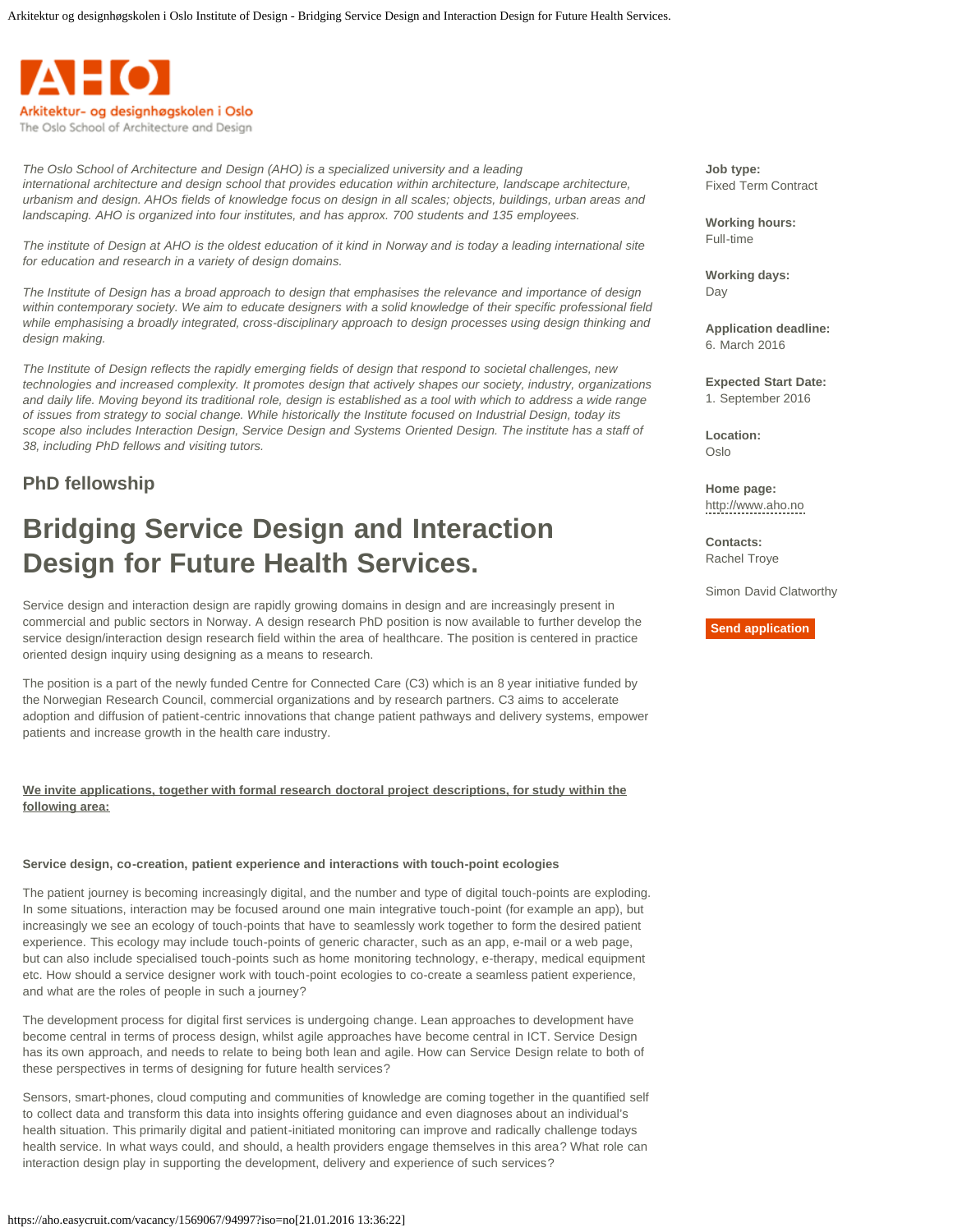#### Relevant themes:

1. Design of touch-point ecologies. Digital touch-points for future health will most likely be highly specialised, individual and based upon the health seekers personal data and context. We would like to explore models to improve patient health and patient-centric healthcare services. How can one design solutions that are perceived by the patient as individual, yet at the same time integrate them into large scale service platforms?

2. Supporting and developing New Service Development (NSD) processes in healthcare. AHO wishes to develop NSD processes that will support patient-centric innovation in services through Co-Design of new and improved solution systems, that support the Co-Creation of treatment between healthcare specialists, the patient and other actors, and that encourage Co-Production in which the patient takes an active role in producing the service in a network value-creation perspective.

3. Development of a patient-centric Innovation Lab. AHO wishes to develop a shared resource, an Innovation Lab, that builds upon the Mindlab model from Denmark, the Aalto DesignFactory and Kent County Councils Social Innovation Lab (SILK). This could lead to the further development of existing living lab collaborations as a means of supporting innovation activities, or it could operate more as a strategic design lab for innovation between new constellations of public and private actors. The Lab will be developed and used in close collaboration with commercial partners, particularly new start-up partners brought into C3 through Oslo Medtech (a cluster of 150 medical companies).

We are interested in doctoral design researchers who are motivated to apply, design and critique the design of services for the public sector. We further invite proposals with a main focus on bridging relations between Service Design and Interaction Design. The doctoral researcher in this new position will work closely as part of a service design team within C3 together with partner researchers in healthcare, business and ICT.

The Service Design research group at AHO is part of our Centre for Design Research (CDR) and draws on a strong tradition of research by design. The advertised position is part of the wider design and research strategy of the Institute for Design at AHO that encompasses the CDR [\(www.designresearch.no](http://designresearch.no/)), the Centre for Service Innovation http://csi.nhh.no, and DOT (Design for public service [https://www.facebook.com/designforoffentligetjenester\)](https://www.facebook.com/designforoffentligetjenester).

#### **Requirements:**

Applicants must hold a Master's Degree or equivalent in a design field of relevance (eg. Service Design, Systems Oriented Design, Interaction Design, Design Management, Visual Communication, Product Design). Practical experience in service design and/or interaction design is required for this position.

We invite applications within one or more of the above research areas, and your application should include:

- 1. A fully completed Application Form (see below) with uploaded educational certificates, transcript of records and letters of recommendation.
- 2. A letter of application describing why the applicant is motivated to carry out a PhD and feels qualified for this position. In particular the applicant should describe the question from the above list that they are particularly interested in, and explain their motivation to work with it (maximum of two A4 pages).
- 3. A written project proposal (up to five pages) detailing the theme, types of problem and the research method(s) you propose to use in your project.
- 4. A portfolio of your work/design experience.
- 5. A Curriculum Vitae (contact details, summary of education, positions and academic work, academic publications, design work, competencies in software etc.) especially highlighting aspects relevant to this proposal.
- 6. List of publications and academic work that the applicant wishes to be considered by the evaluation committee, if not included in the CV.
- 7. Examples of academic publications and work written (where relevant) by the applicant. Three works maximum.
- 8. Names and contact details of 3 references (name, relation to candidate, e-mail address and telephone number).

Applicants who do not have English or a Scandinavian language as their mother tongue must submit documentation of their proficiency in English (TOEFL-test or similar). Foreign applicants must attach an explanation of their university's grading system. Please remember that all documents should be in English or a Scandinavian language.